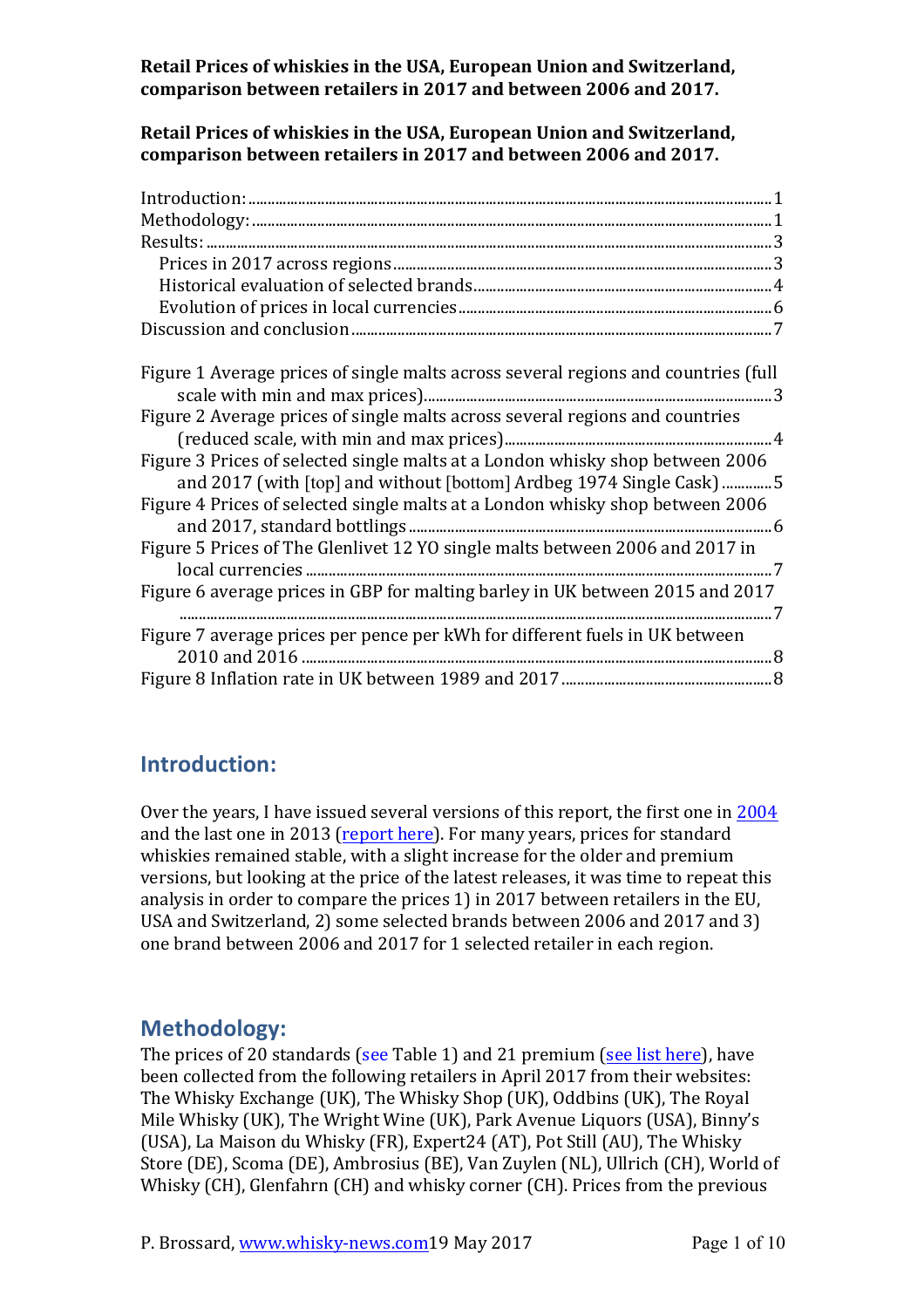years were copied from the previous versions of this report. As of 2017, I replaced Whiskymarkt.de by Expert 24. The Loch Fyne data were not anymore captured, as it is now property of The Whisky Shop. Data from Germany and Austria were grouped together as DEAT and from France, Belgium and the Netherlands as BENEFR.

Between US and Europe (EU and Switzerland), there are two major differences: 1) the volume of the bottles is  $750$  ml  $(75 \text{ cl})$  in the US vs.  $700$  ml  $(70 \text{ cl})$  in Europe and 2) European retail prices include Value Added Tax (VAT) but not in the US (State Tax; the US equivalent of VAT). The difference of volume being close to the taxes, no adjustments have been done to the US prices.

#### <span id="page-1-0"></span>Table 1 Selected standard single malts

Aberlour 10 Ardbeg Ten Bowmore 12 Bruichladdich Fifteen 2nd Bunnahabhain 12 Dalmore 12 (70 cl) Edradour 10 Glenfarclas 10 Glenfiddich 12 Special Reserve Glenmorangie 10 Laphroaig 10 Littlemil 8 Macallan 18 Fine Oak Mortlach 16 F&F Springbank 10 Talisker 10 The Glenlivet 12 Tobermory Tomintoul 10 Tullibardine 1993

#### **Currency conversion:**

The currency exchange rate used for converting prices from local currency in GBP $(E)$  was the following one (source: www.xe.com): 1 euro= £0.86; 1 US\$=£0.80, 1 CHF=0.80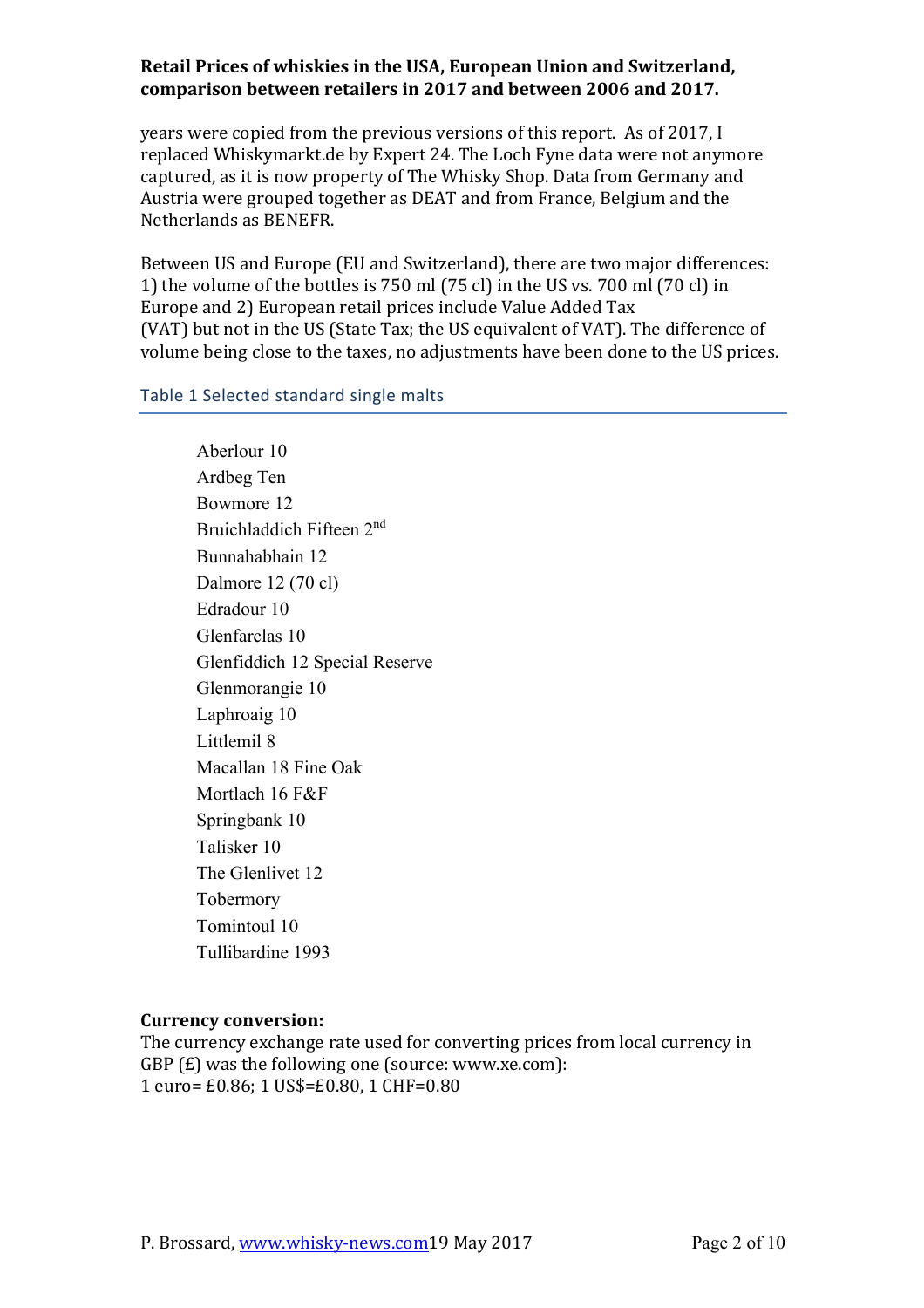## <span id="page-2-0"></span>**Results:**

### <span id="page-2-1"></span>**Prices in 2017 across regions**

Prices between standard single malts show (see Figure 1) a strong contrast between two products (Macallan 18 YO fine oak and the Mortlach 16 YO Fauna and Floral) and the other products. As the Mortlach has been discontinued from the Fauna & Flora range, a London retailer has increased markedly its prices to reflect its collectible status to  $£199$ , explaining the high price for this product. The Macallan 18 YO is the oldest (age wise) product (vs. 10-12 YO for the others) and the Edrington priced it as a super premium whisky.

#### <span id="page-2-2"></span>**Figure 1 Average prices of single malts across several regions and countries (full scale with min and max prices)**

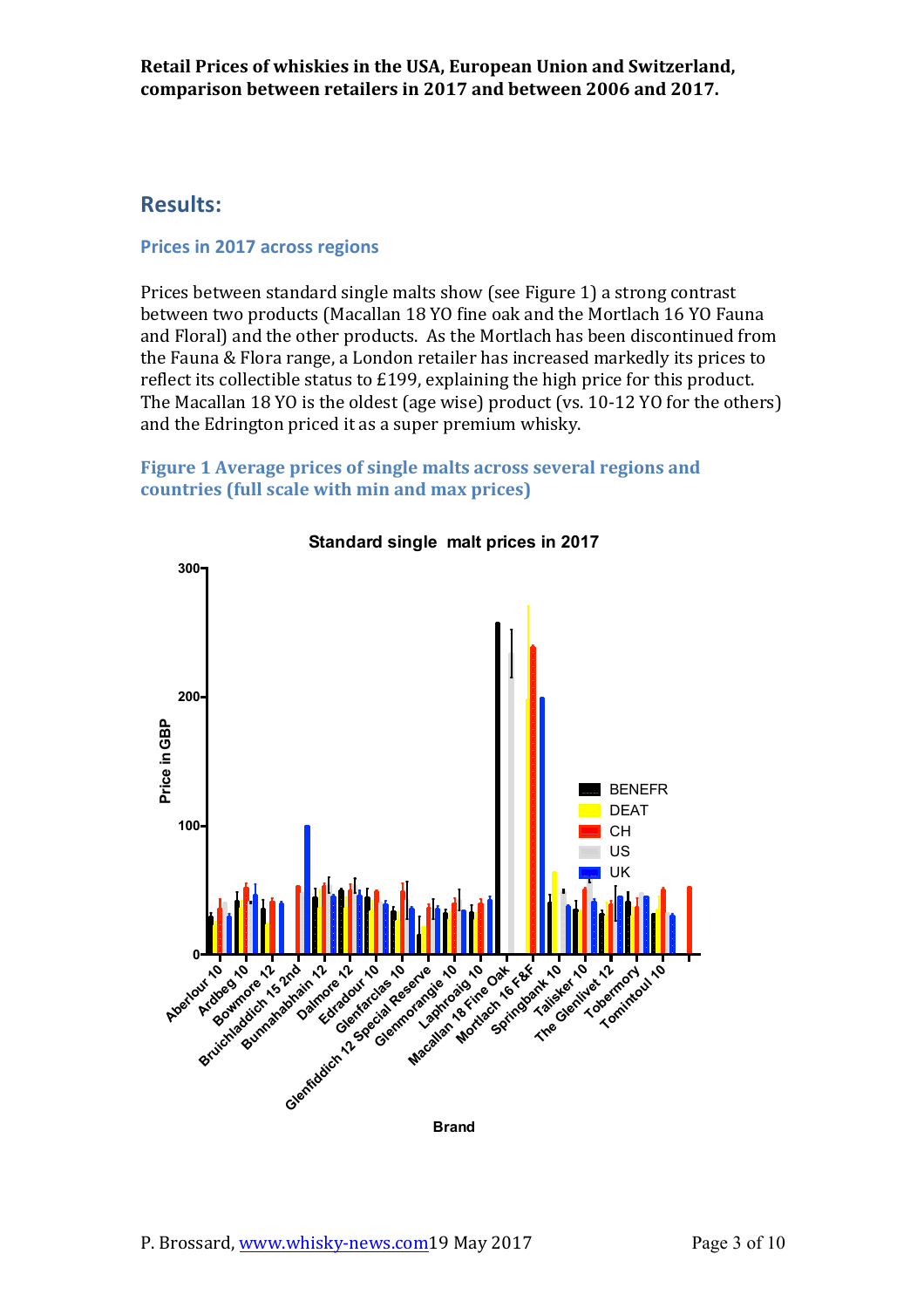Looking at the other brands, prices are mainly in the 20-40 GBP range on average, with a general trend for the highest prices in Switzerland and the lowest in the DEAT region (Figure 2). However, it should be noticed that within the same region, variability for the same product can be very high, especially in the US or DEAT, with e.g., the Glenlivet 12 YO sold between 26.41 and 53.64 (GBP equivalent) in the USA or between 24.67 and 40.39 (GBP equivalent) in the DEAT region. Comparing prices between shops is worthwhile, as a set of Glenlivet 12 YO, Glenmorangie 10 YO and Talisker 10 YO might cost you the equivalent of 75.90 GBP in Germany, 123.85 GBP in London or 159.32 GBP in New York!!

### <span id="page-3-1"></span>**Figure 2 Average prices of single malts across several regions and countries (reduced scale, with min and max prices)**



#### **Standard single malt prices in 2017**

### <span id="page-3-0"></span>**Historical evaluation of selected brands**

The Figure 3 illustrates nicely the sharp price increase in the super premium category over time. For instance, you could buy an Ardbeg 1974 Single Cask OB for £495 in 2007, while you would have paid  $£1200$  in 2013 and a whooping  $£3000$  in 2017, or <6x price increase over 11 years. While the vintage 1974 from Ardbeg is very sought after and a discontinued product, the price of the Macallan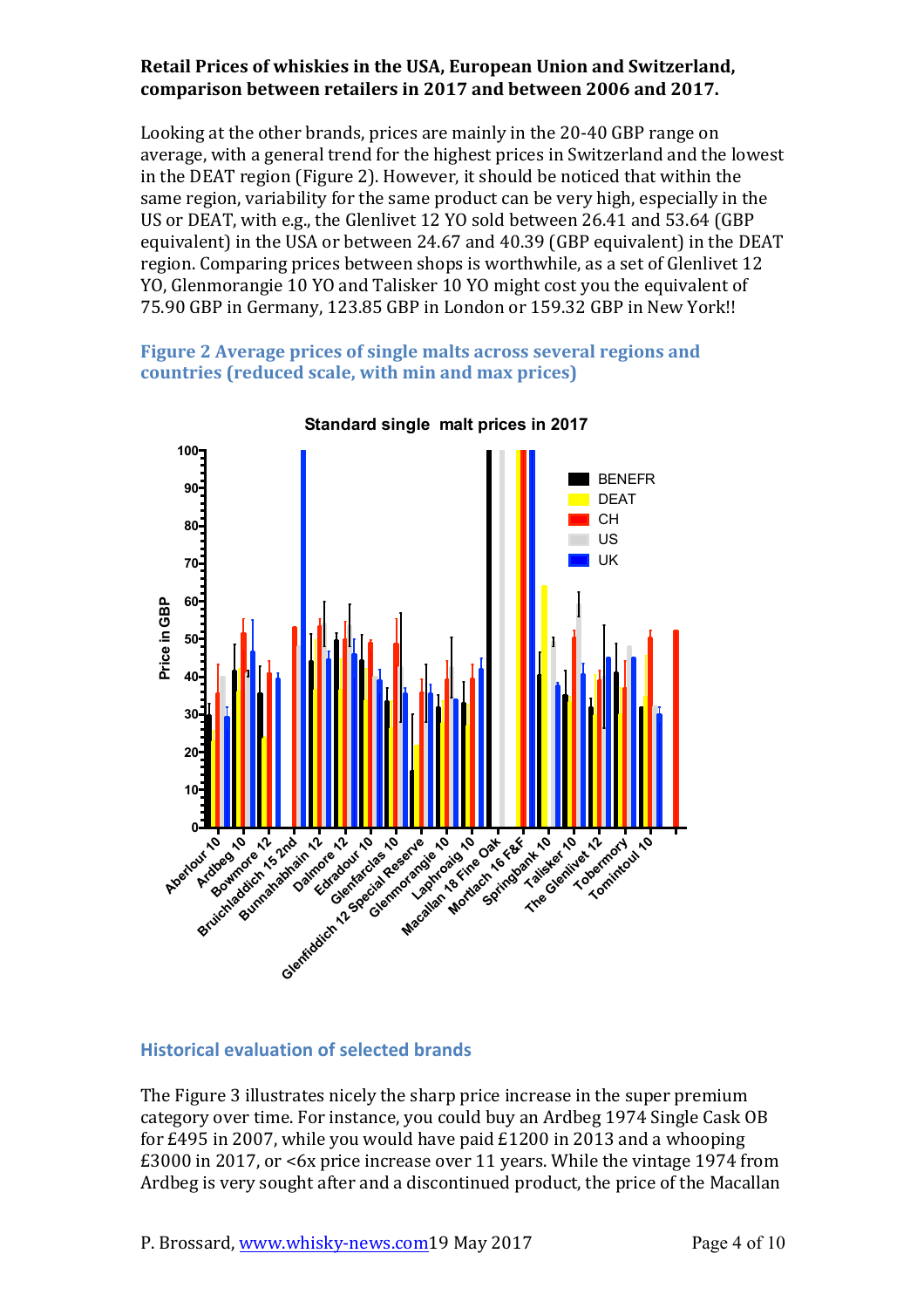18 steadily increased from  $£64.99$  to  $£199$  over the same period, or a 3x price increase. Looking at an older product, the Highland Park 30 YO, was very stable between 2006 and 2013, with prices fluctuating between £169 and 197, but then the price increase was very sharp, as it sells in 2017 for  $£599$  or a 3x increase in less than 4 years. Similarly to Edrington with the Highland Park, William Grant and Sons did the same with the Balvenie 30 YO (data not shown).

#### <span id="page-4-0"></span>**Figure 3 Prices of selected single malts at a London whisky shop between 2006 and 2017 (with [top] and without [bottom] Ardbeg 1974 Single Cask)**



The prices of these super premium malts are well apart from the standard 10 or 12 YO single malts, but the younger ones move in the same direction (Figure 4). With Ardbeg, there was a sharp increase between 2008 and 2009 (from £24.99 to £31.99), probably due to a revised pricing strategy by LVMH following their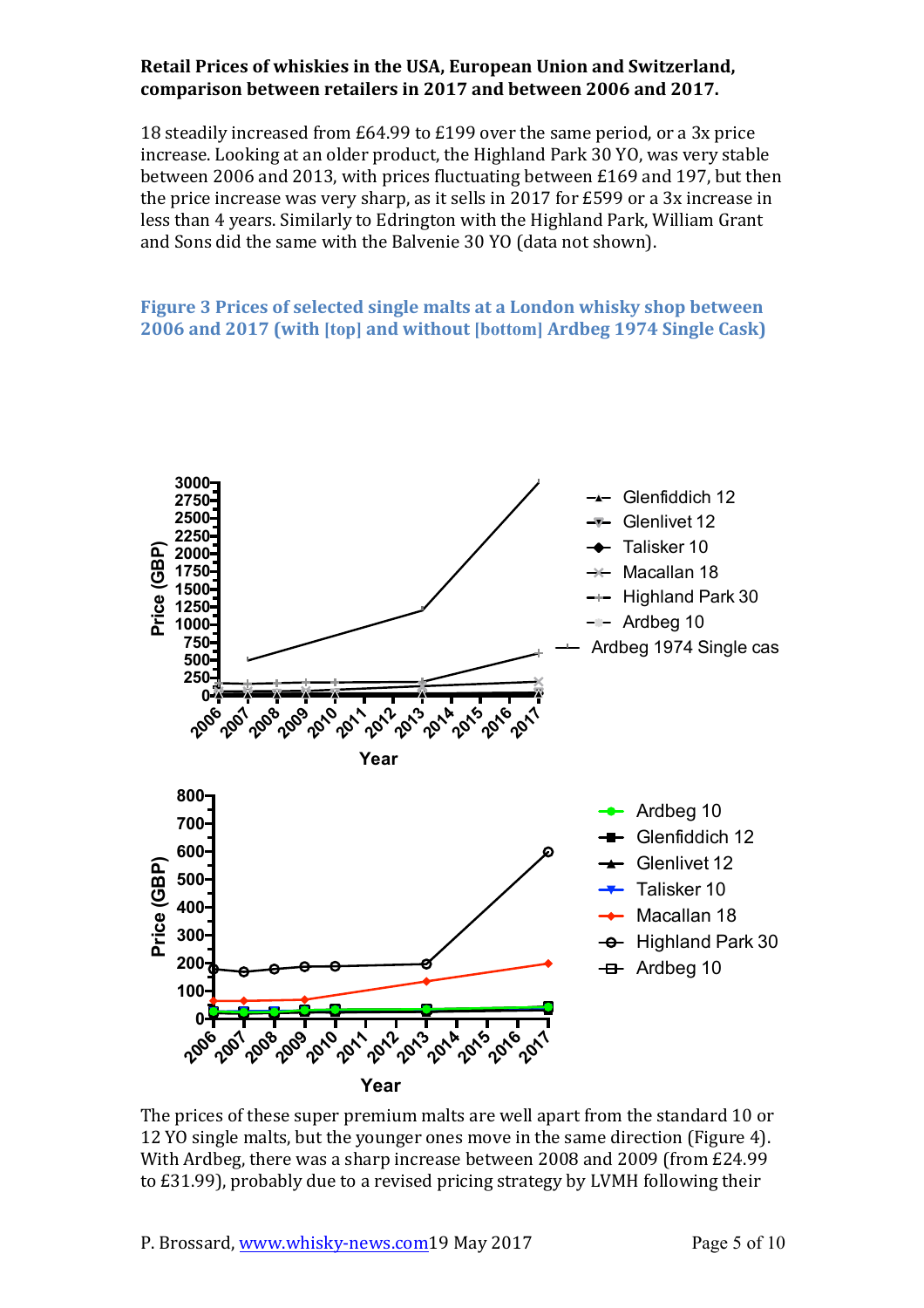acquisition of the distillery in 2005. A similar increase was observed between 2013 and 2017, with the price increasing from  $£34.95$  to  $£42.75$ . Amongst the other products, only the Glenlivet and Tobermory increased their prices of  $2x$ over this time. While Tobermory has redesigned the package and increased the alcohol by volume from 40 to 46.3%, no changes were made to The Glenlivet. The other brands have seen their prices going up from 20 to 75%.

### <span id="page-5-1"></span>**Figure 4 Prices of selected single malts at a London whisky shop between 2006 and 2017, standard bottlings**



<span id="page-5-0"></span>**Evolution of prices in local currencies** 

As the British pound devaluated against other currencies during these 10 years (i.e. from 0.42 GBP for 1 CHF in 2007 to 0.80 in 2007, from 0.519 to 0.80 for the US\$ and 0.68 to 0.86 for the EUR), what has the evolution on prices in local currencies?

Although the price of the Glenlivet 12 YO has doubled between 2006 and 2017 at The Whisky exchange, the price remained stable at the Swiss shop World of Whisky (from 42 CHF to 45 CHF). At La Maison du Whisky (LMDW), the increase was more pronounced and continuous (from 28 to 39.9 euros) as for the Park Avenue Liquor (\$47 to \$67)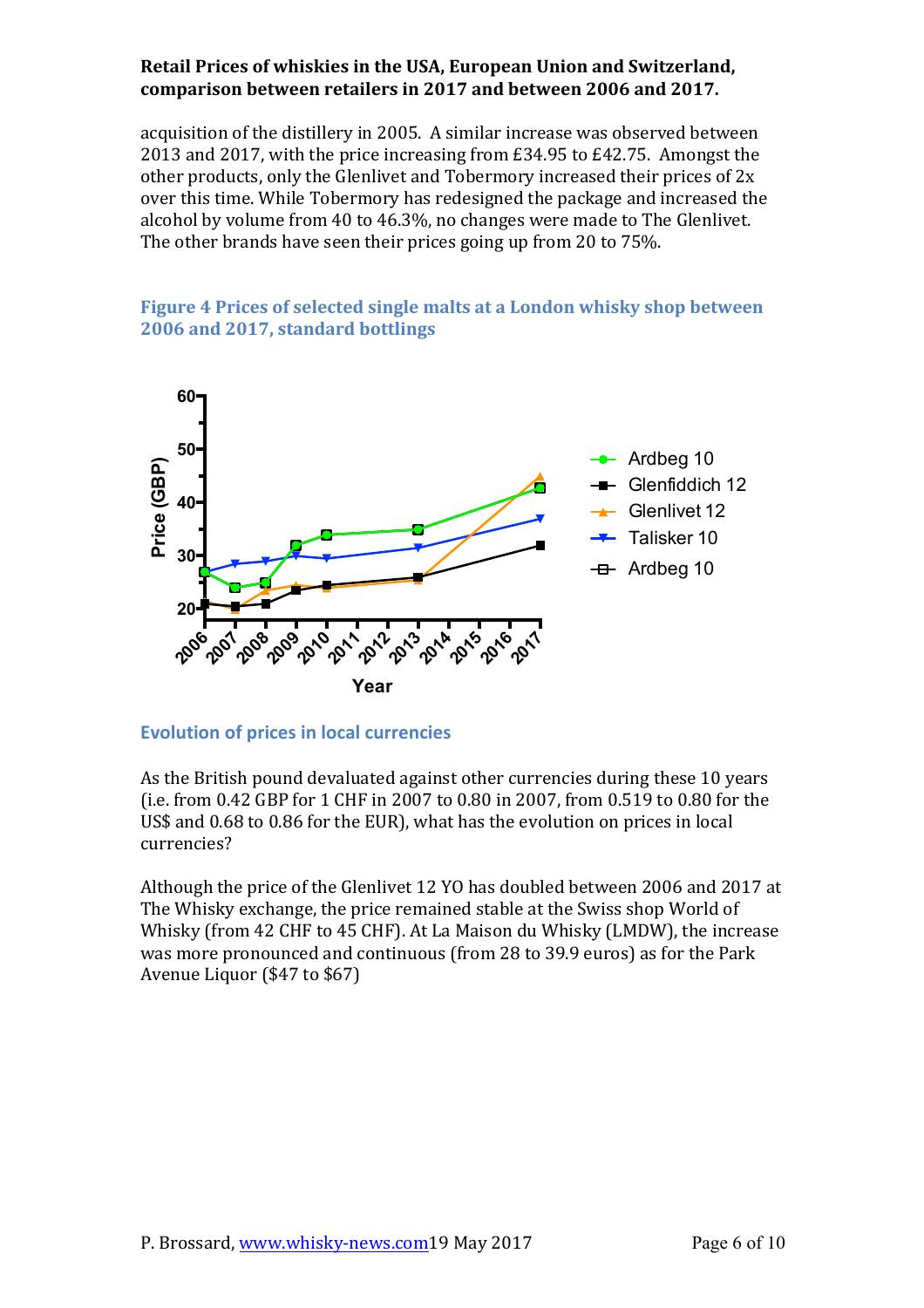<span id="page-6-1"></span>



## <span id="page-6-0"></span>**Discussion and conclusion**

The "feeling" of rising prices is not just a perception, but also a fact, as the prices represent commonly found single malts on the market and from all the major companies. While most single malts increased "only" of 20 to 75%, prices for the "Super premium" have doubled or tripled, and even more for more old exclusive single malts. But are there any reasons behind this?

Looking at the prices of the malted barley these last years, the farmers have not become richer, as we can see Figure 6, for the price of the malting barley these last vears. Some vears ago, distillers justified a price increase to compensate for the increased costs of fuels, but looking at the Figure 7, the price of the fuel did increase between 2011 and 2014 compared to 2010, but the last years, the price of fuel dropped to levels lower than 2010. Thus, costs of energy have decreased, as probably energy efficiency, but have you seen the prices going down? The only supportive data to justify the price difference is the inflation rate. The data from the Office of National Statistics (see Figure 8) indicate indeed an average rate of approximately  $2.2\%$  during this period.

As the costs of whisky production are composed of raw material, wages and energy, a price increase of 20% could be explained by the inflation rate, but not 75% or 300%.

<span id="page-6-2"></span>**Figure 6** average prices in GBP for malting barley in UK between 2015 and **2017**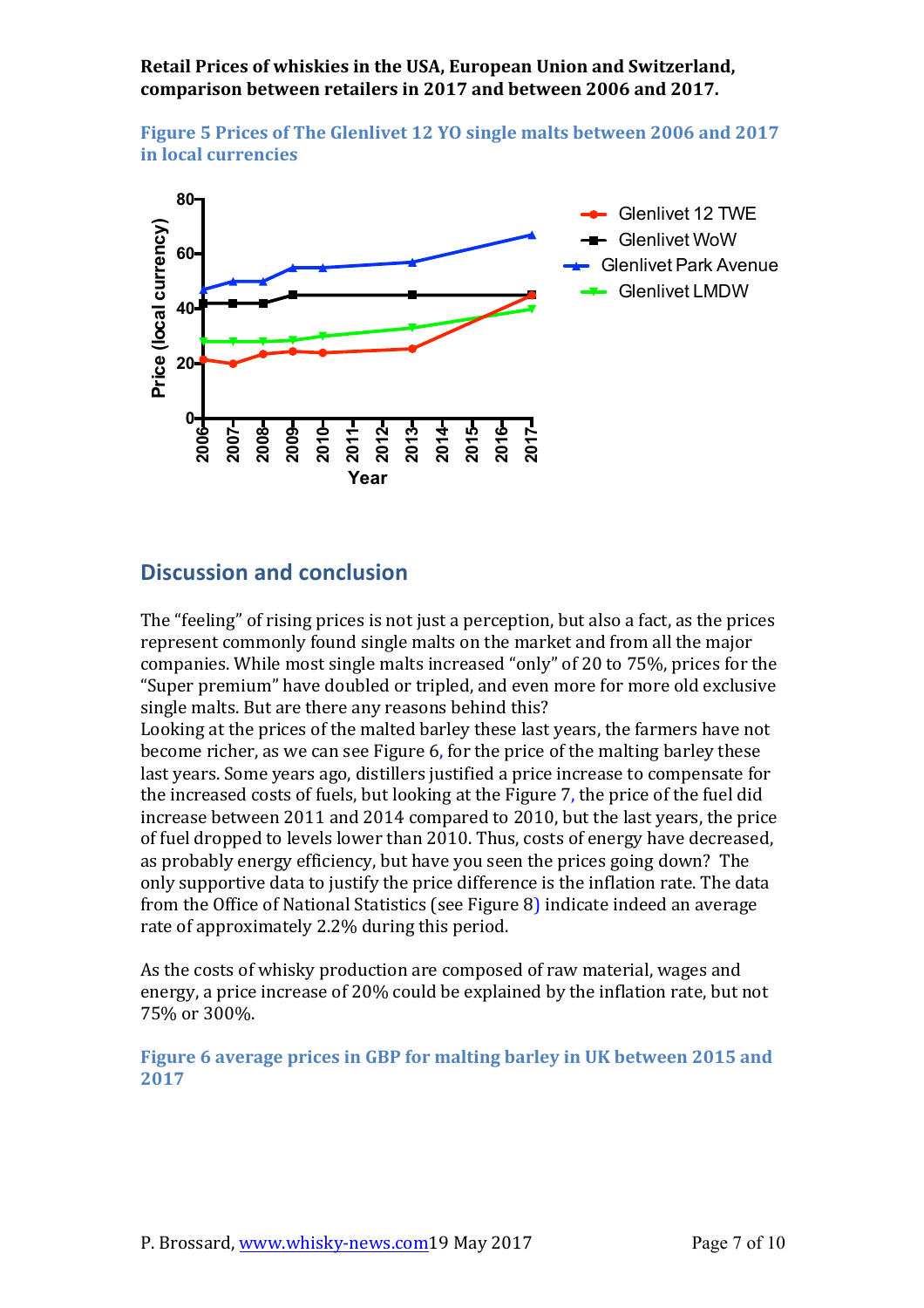

<span id="page-7-0"></span>Figure 7 average prices per pence per kWh for different fuels in UK **between 2010 and 2016** 



Source: http://www.gov.uk

#### <span id="page-7-1"></span>Figure 8 Inflation rate in UK between 1989 and 2017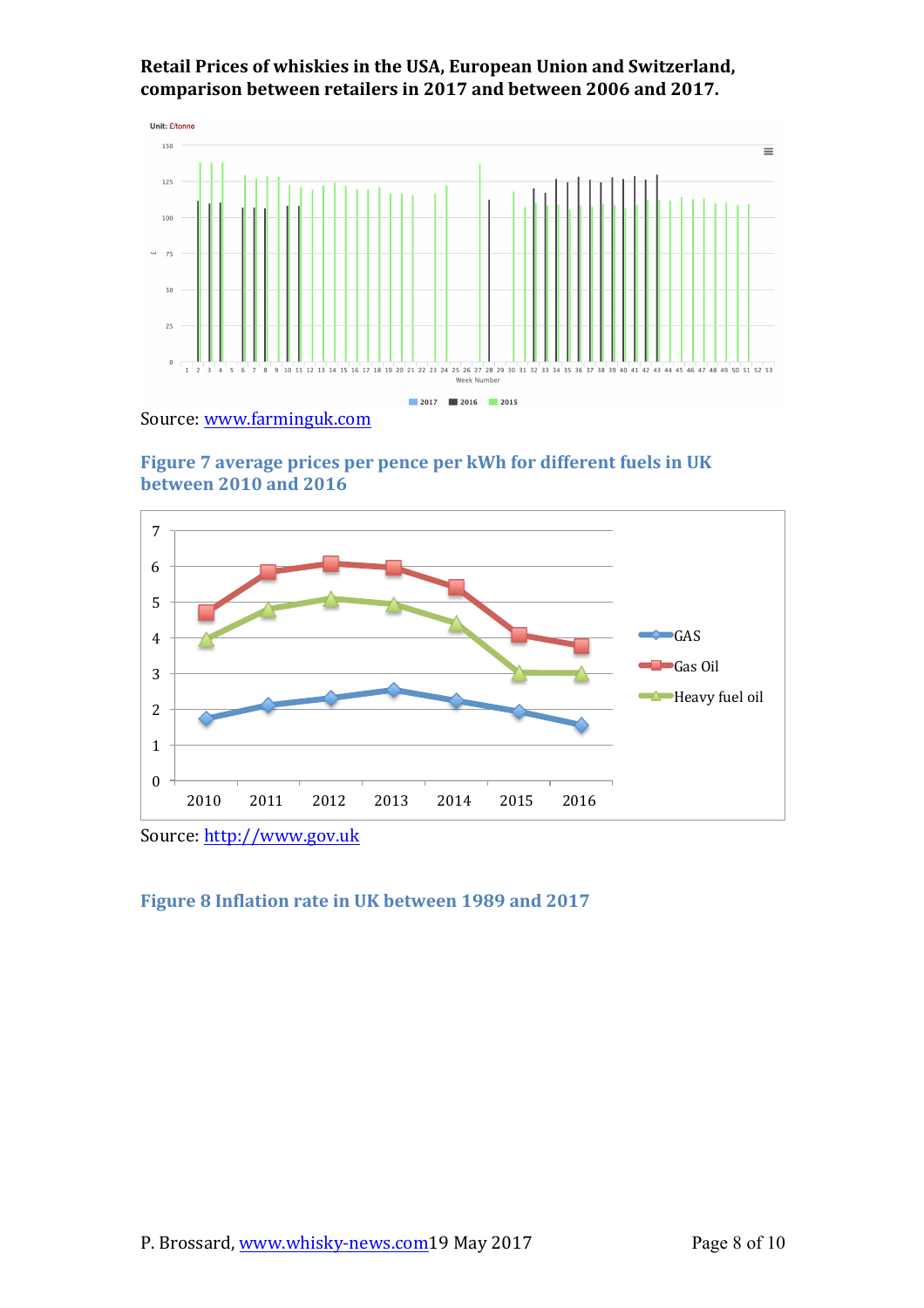

Source:<http://www.gov.uk>

But finally, how much is worth the whisky inside your bottle?

Considering a price of  $E4.2$  per litre of pure alcohol (including the cost of a sherry cask), and a yearly interest of 10% (to cover the warehousing, interests, inflation, Angel's share, etc.), the value of the whisky inside a standard 10 YO single malt bottled at  $40\%$  (70 cl) is approximately £2.78 (see Table 2), consistent with the figures published by the Scotch Whisky Association.

In addition to the costs of the content, duty on alcohol needs to be added, as well as the packaging, margins from the distributor, retailer, taxes (e.g., VAT).

| Age of the whisky | at $50\%$ ABV? | At 40% ABV? |
|-------------------|----------------|-------------|
|                   | £3.5           | £2.78       |
| 30                | £23.3          | £18.7       |

<span id="page-8-0"></span>Table 2 Estimated costs of single malts at 10 and 30 years old at difference alcohol by volume

Packaging for standard bottles is rather low (approximately  $£0.30$ ) and margins for such single malts are low for the distillers, due to the pressure. Packaging might be markedly higher for super premium, with the wooden boxes costing  $£15+$ . In terms of absolute costs, between e.g., a Glenmorangie 10 YO and a Highland Park 30 YO, the difference in value of the whisky content is only about  $£20$ , but at the shop, you will pay approximate a premium of over  $£500$ , due to the luxury packaging and the impression to taste something exceptional. The famous "emotional value" (see my article on the emotional value). No figures for marketing costs could be found, but I would not surprised if they have markedly increased over the last years, with an increasing number of brand ambassadors